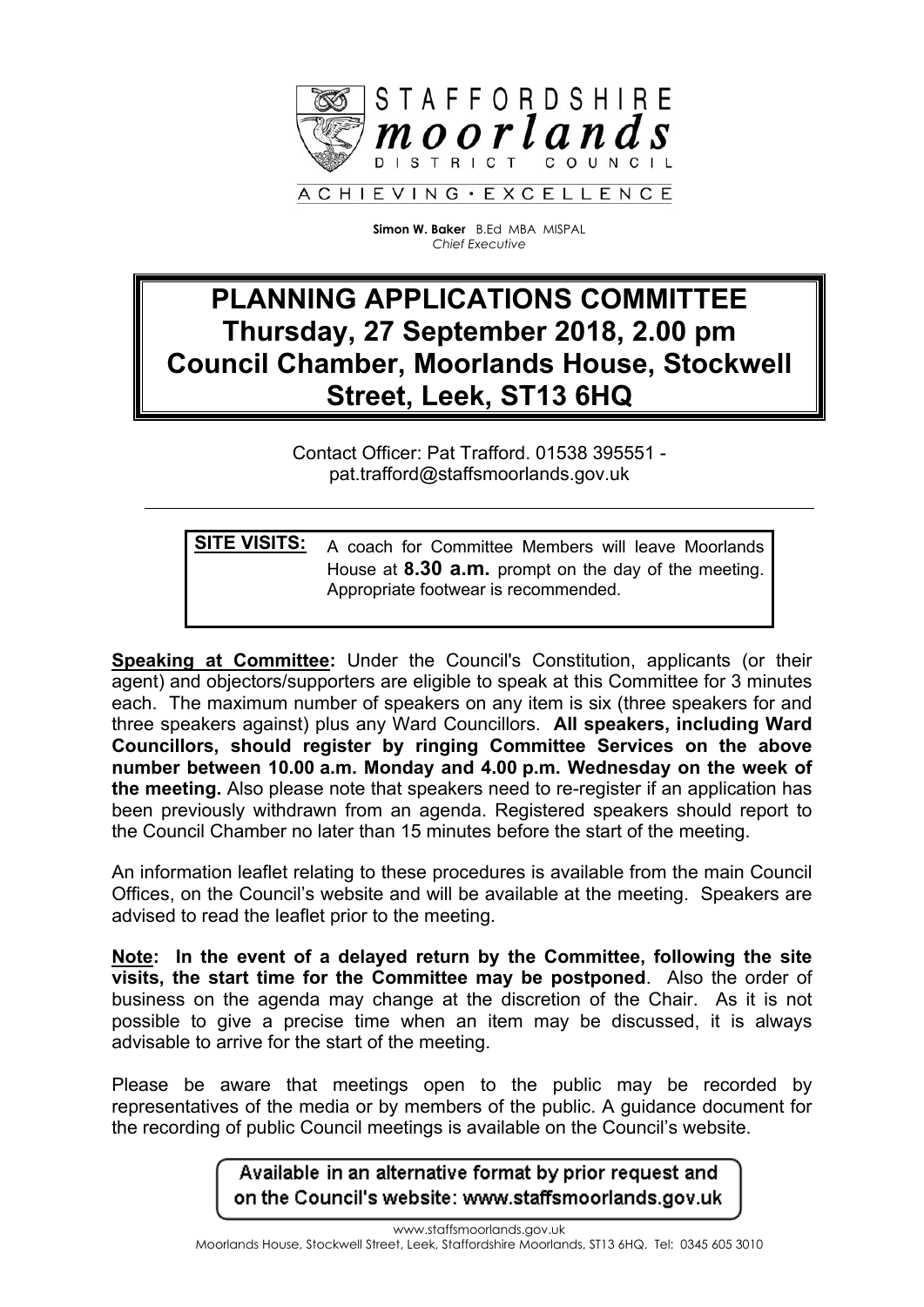## **A G E N D A (Continued)**

- 1. Chair's announcements
	- a) Webcasting;
	- b) Introductions of Members and Officers;
	- c) Other announcements.
- 2. Apologies for absence, if any.
- 3. Minutes of the previous meeting **(Pages 5 - 10)**
	- (a) To approve as a correct record the Public Minutes of the Planning Applications Committee held on 30 August 2018.
	- (b) Reports on matters arising, if any.
- 4. Urgent items, if any.
- 5. Declarations of Interest
	- i. Disclosable Pecuniary Interests; ii. Other Interests; iii. Lobbying Interests.
- 6. SMD/2018/0046 Land adjacent to GKN Driveline Ltd, Higher Woodcroft, Leek **(Pages 11 - 22)**
- 7. SMD/2018/0316 Former Lask Edge Methodist Church, Cowallmoor Lane, Ladymoor Gage, Lask Edge **(Pages 23 - 40)**
- 8. SMD/2018/0234 Fole Dairy, Uttoxeter Road, Fole **(Pages 41 - 68)**
- 9. SMD/2017/0660 Land at Cecilly Mill, Oakamoor Road, Cheadle **(Pages 69 - 102)**
- 10. SMD/2018/0443 Land south east of A521/A50 Blythe Bridge By-Pass **(Pages 103 - 126)**
- 11. SMD/2018/0389 Bluebell Barn, Church Bank, Oakamoor **(Pages 127 - 138)**